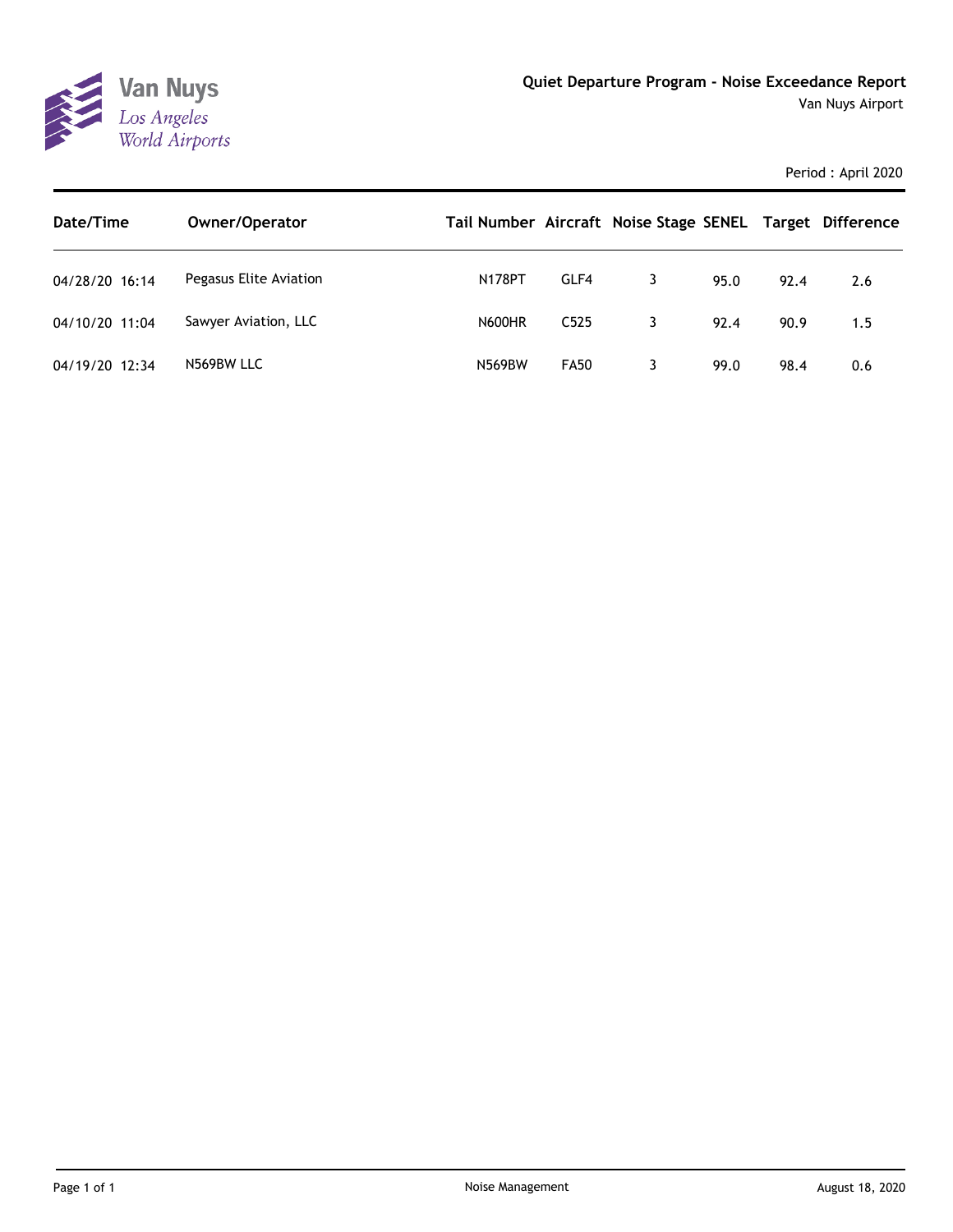

Van Nuys Airport

Period : April 2020

| Owner/Operator                      | <b>Departures Exceeding</b><br><b>Target Noise Level</b> | <b>Total Southbound</b><br><b>Jet Departures</b> |
|-------------------------------------|----------------------------------------------------------|--------------------------------------------------|
| N569BW LLC                          | 1                                                        | 2                                                |
| Sawyer Aviation, LLC                | 1                                                        | 6                                                |
| Pegasus Elite Aviation              | 1                                                        | 10                                               |
| <u>.</u><br>AAB Capital, LLC        | 0                                                        | 1                                                |
| <b>ACI Jet</b>                      | 0                                                        |                                                  |
| Air X Charter, Ltd.                 | 0                                                        |                                                  |
| Aircraft Holding Company One, Inc.  | 0                                                        |                                                  |
| ATI Jet, Inc.                       | 0                                                        |                                                  |
| <b>AVIATION ENTERPRISES INC</b>     | 0                                                        |                                                  |
| <b>Aviation Link Company</b>        | 0                                                        |                                                  |
| <b>Barkley Services, LLC</b>        | 0                                                        |                                                  |
| BIZAV AIRCRAFT MANAGEMENT LLC       | 0                                                        |                                                  |
| <b>Broad LLC</b>                    | 0                                                        |                                                  |
| <b>BUCKEYE TERMINALS LLC</b>        | 0                                                        |                                                  |
| Business Jet Managers, Inc.         | 0                                                        |                                                  |
| <b>Buzzard Aviation, LLC</b>        | 0                                                        |                                                  |
| <b>CB AVIATION INC</b>              | 0                                                        |                                                  |
| CB LEAR 31A LLC                     | 0                                                        |                                                  |
| <b>CENTENNIAL FLIGHT CENTRE Ltd</b> | 0                                                        |                                                  |
| CH Management Services, LLC         | 0                                                        |                                                  |
| <b>Cirrus Aviation Services</b>     | 0                                                        |                                                  |
| CIT2000X LLC                        | 0                                                        |                                                  |
| Clay Lacy Aviation, Inc.            | 0                                                        |                                                  |
| <b>CORVIS AVIATION LLC</b>          | 0                                                        |                                                  |
| Dole Foods Flight Operations, Inc.  | 0                                                        |                                                  |
| <b>Dumont Jets</b>                  | 0                                                        |                                                  |
| Exclusive Jets, LLC                 | 0                                                        |                                                  |
| ExecuJet Europe AG                  | 0                                                        |                                                  |
| Farsight Technologies, Inc.         | 0                                                        |                                                  |
| Front Range Radiation Oncology, PC  | 0                                                        |                                                  |
| Gama Aviation, LLC                  | 0                                                        |                                                  |
| Grimmway Enterprises, Inc.          | ŋ                                                        |                                                  |
| Hollister Aviation, LLC             | 0                                                        |                                                  |
| Jet Linx Aviation, LLC              | 0                                                        |                                                  |
| JetReady                            | 0                                                        |                                                  |
| Kalitta Charters LLC                | 0                                                        |                                                  |
| Leonard Green & Partners LP         | 0                                                        |                                                  |
| Leonard Green & Partners, LLC       | 0                                                        |                                                  |
| Leveled Wings, LLC                  | 0                                                        |                                                  |
| LNW Consulting, LLC                 | 0                                                        |                                                  |
| MAC Aircraft Sales, LLC             | 0                                                        |                                                  |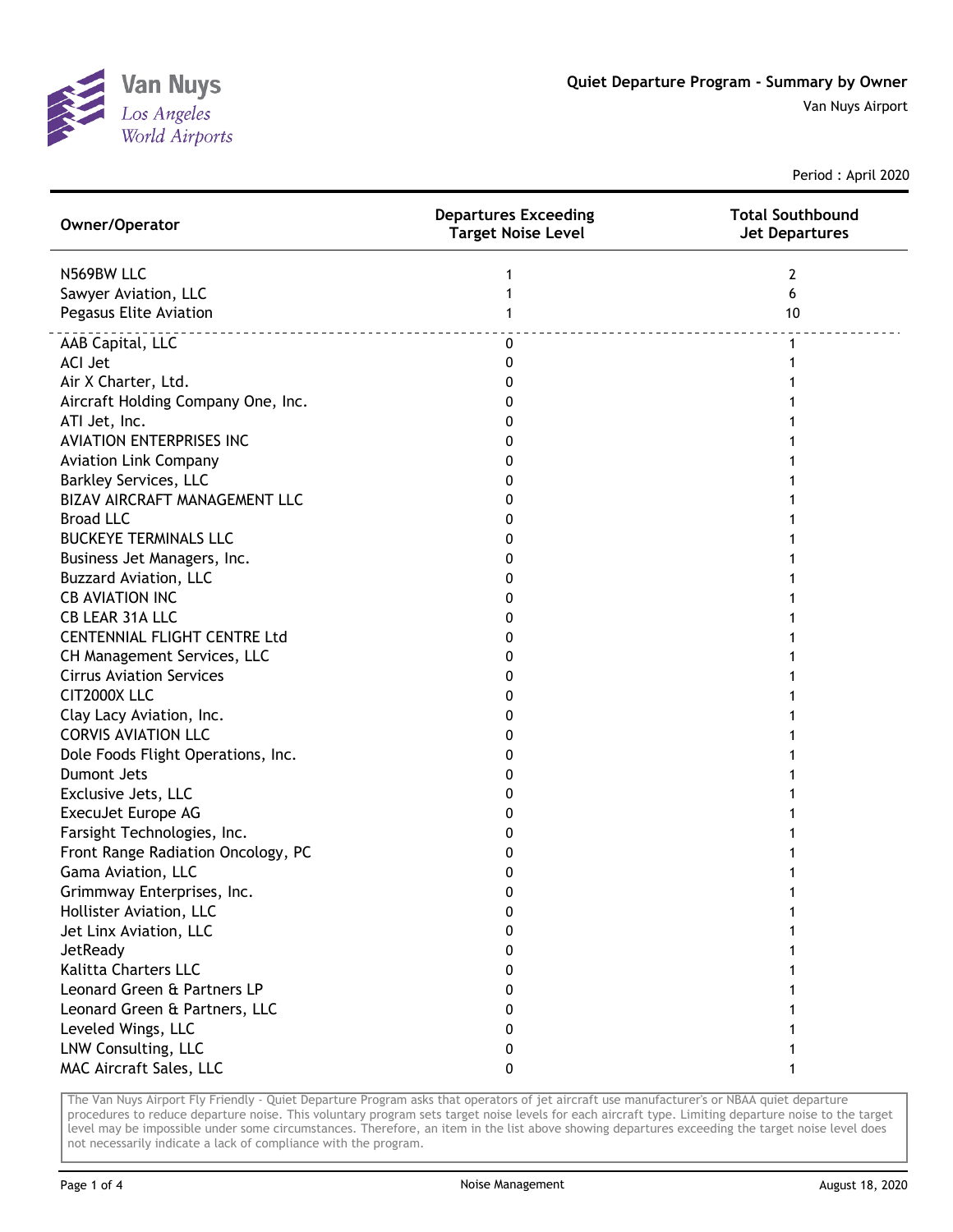

Period : April 2020

| Owner/Operator                       | <b>Departures Exceeding</b><br><b>Target Noise Level</b> | <b>Total Southbound</b><br><b>Jet Departures</b> |
|--------------------------------------|----------------------------------------------------------|--------------------------------------------------|
| Maroon Creek Holdings, LLC           | 0                                                        |                                                  |
| McGilvra Management Services, LLC    | 0                                                        |                                                  |
| McLeod Properties Fontana, LLC       | 0                                                        |                                                  |
| Millbrook Air                        | 0                                                        |                                                  |
| <b>MTG IV LLC</b>                    | 0                                                        |                                                  |
| N36MU, LLC                           | 0                                                        |                                                  |
| <b>NANTWORKS LLC</b>                 | 0                                                        |                                                  |
| NantWorks, LLC                       | 0                                                        |                                                  |
| NETJETS AVIATION Inc.                | 0                                                        |                                                  |
| NicholasAir                          | 0                                                        |                                                  |
| NORTHERN AIR LLC                     | 0                                                        |                                                  |
| Pacific Coast Jet, LLC               | 0                                                        |                                                  |
| Paragon Airways                      | 0                                                        |                                                  |
| <b>Precision Aircraft Management</b> | 0                                                        |                                                  |
| PREMIER JETS Inc.                    | 0                                                        |                                                  |
| Priester Aviation, LLC               | 0                                                        |                                                  |
| Prime Jet, LLC                       | 0                                                        |                                                  |
| R. Consulting & Sales, Inc.          | 0                                                        |                                                  |
| Regency Air LLC                      | 0                                                        |                                                  |
| <b>ROARK KEN W</b>                   | 0                                                        |                                                  |
| <b>SCOBEY MICHAEL A TRUSTEE</b>      | 0                                                        |                                                  |
| Scott, D. Gregory                    | 0                                                        |                                                  |
| Scottsdale Hangar One, LLC           | 0                                                        |                                                  |
| Sierra West Airlines                 | 0                                                        |                                                  |
| Sky One Holdings, LLC                | 0                                                        |                                                  |
| South Aviation Inc                   | 0                                                        |                                                  |
| Starjet, Inc.                        | 0                                                        |                                                  |
| Sun Air Jets, LLC                    | 0                                                        |                                                  |
| Tango Whiskey Aviation, LLC          | 0                                                        |                                                  |
| Trans-Exec Air Service, Inc.         | 0                                                        |                                                  |
| Travel Management Company, Ltd       | 0                                                        |                                                  |
| Tri-Marine International             | 0                                                        |                                                  |
| <b>Tutor-Saliba Corporation</b>      | 0                                                        |                                                  |
| U-Haul of Oregon                     | 0                                                        |                                                  |
| ULTRA LEASING LLC                    | 0                                                        |                                                  |
| VAIR JETS PARTNERS LLC               | 0                                                        |                                                  |
| <b>WHCC AVIATION LLC</b>             | 0                                                        |                                                  |
| XOJET Inc                            | 0                                                        |                                                  |
| Advanced Air, LLC                    | 0                                                        | 2                                                |
| Aero Equities, LLC                   | 0                                                        | 2                                                |
| <b>Bluelink Jets AB</b>              | 0                                                        | $\mathbf{2}$                                     |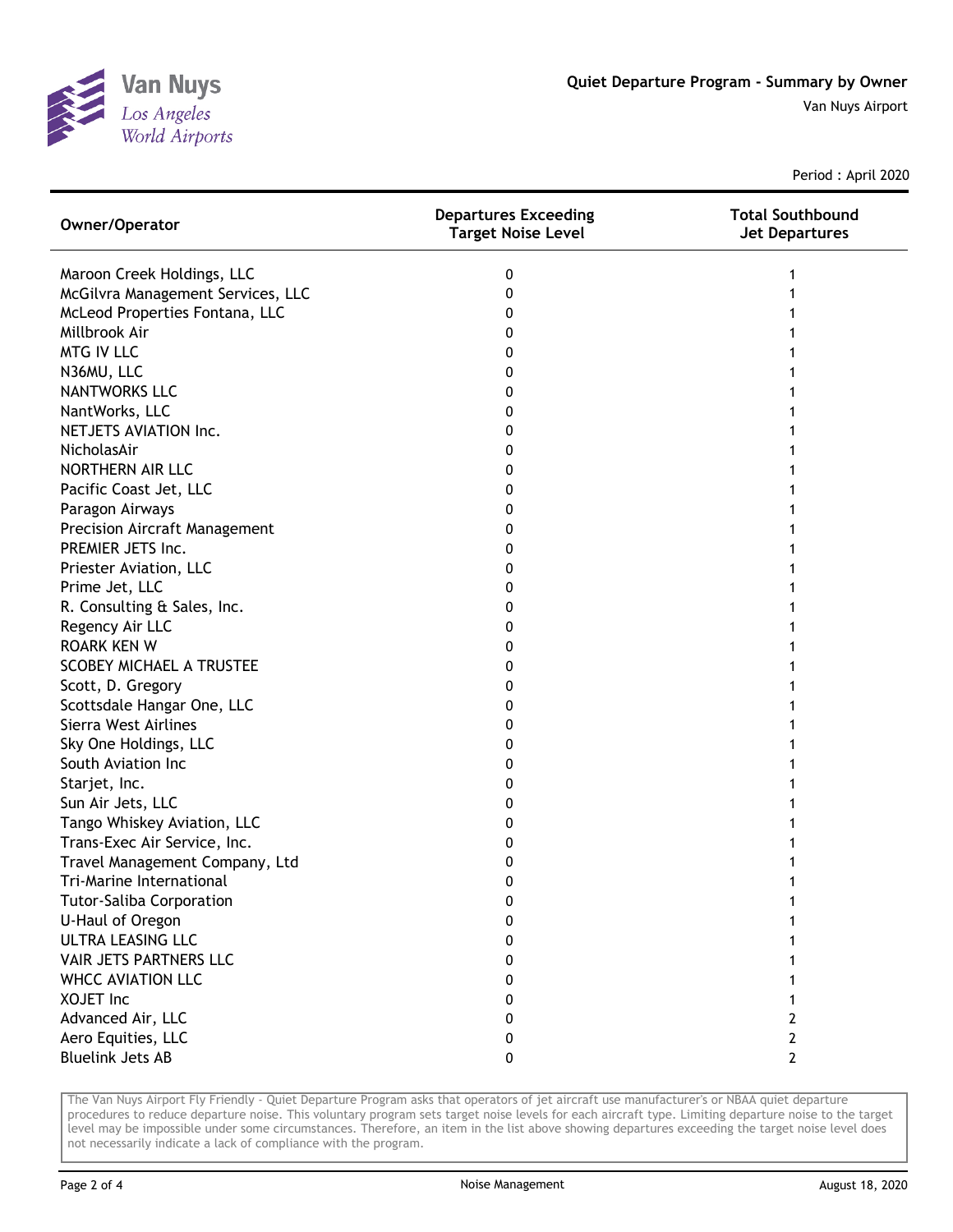

Period : April 2020

| Owner/Operator                           | <b>Departures Exceeding</b><br><b>Target Noise Level</b> | <b>Total Southbound</b><br><b>Jet Departures</b> |
|------------------------------------------|----------------------------------------------------------|--------------------------------------------------|
| Delta Private Jets                       | 0                                                        | 2                                                |
| Excellent Investment, LLC                | 0                                                        | 2                                                |
| LAS VEGAS AVIATION LLC                   | 0                                                        | 2                                                |
| MANTI RESOURCES INC                      | 0                                                        | 2                                                |
| N75XP, LLC                               | 0                                                        | 2                                                |
| <b>NV510 LLC</b>                         | 0                                                        | 2                                                |
| Plane 4070, LLC                          | 0                                                        | 2                                                |
| SAN JOAQUIN REFINING CO INC              | 0                                                        | 2                                                |
| TVPX AIRCRAFT SOLUTIONS INC TRUSTEE      | 0                                                        | 2                                                |
| <b>Wonderful Citrus Aviation</b>         | 0                                                        | $\overline{2}$                                   |
| 199ML, LLC                               | 0                                                        | 3                                                |
| Air Methods Corp                         | 0                                                        | 3                                                |
| Cove Aviation Partners, LLC              | 0                                                        | 3                                                |
| Executive Jet Management, Inc.           | 0                                                        | 3                                                |
| Jet Aviation Flight Services, Inc.       | 0                                                        | 3                                                |
| Solairus Aviation                        | 0                                                        | 3                                                |
| Superior Transportation Associates, Inc. | 0                                                        | 3                                                |
| Talon Air, Inc.                          | 0                                                        | 3                                                |
| Williams Communities, LLC                | 0                                                        | 3                                                |
| Worldwide Jet Charter, Inc.              | 0                                                        | 3                                                |
| DD251, LLC                               | 0                                                        | 4                                                |
| Flexjet LLC                              | 0                                                        | 4                                                |
| Jet Edge International                   | 0                                                        | 4                                                |
| <b>Thrive Aviation</b>                   | 0                                                        | 4                                                |
| XOJET, Inc.                              | 0                                                        | 4                                                |
| Dreamline Aviation, LLC                  | 0                                                        | 5                                                |
| <b>STA Jets</b>                          | 0                                                        | 5                                                |
| Latitude 33 Aviation, LLC                | 0                                                        | 7                                                |
| Silver Air                               | 0                                                        | 8                                                |
| XCEL Jet Management, Inc.                | 0                                                        | 9                                                |
| Mountain Aviation, Inc.                  | 0                                                        | 10                                               |
| E & J Logistics, LLC                     | 0                                                        | 11                                               |
| Flexjet                                  | 0                                                        | 11                                               |
| Clay Lacy Aviation                       | 0                                                        | 12                                               |
| XOJET Aviation, LLC                      | 0                                                        | 15                                               |
| Chrysler Aviation, Inc.                  | 0                                                        | 20                                               |
| <b>UNKNOWN</b>                           | 0                                                        | 43                                               |
| NetJets                                  | 0                                                        | 59                                               |